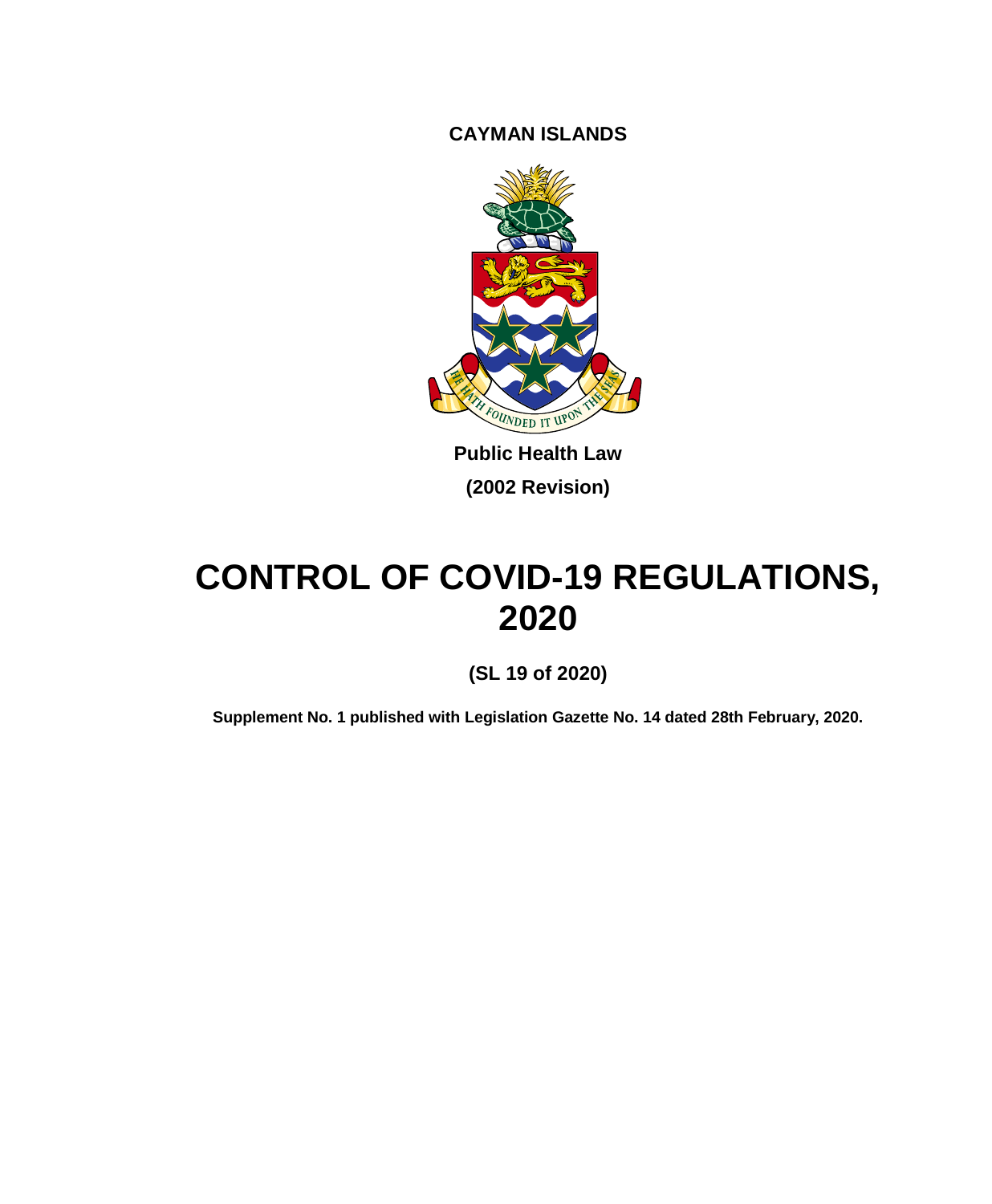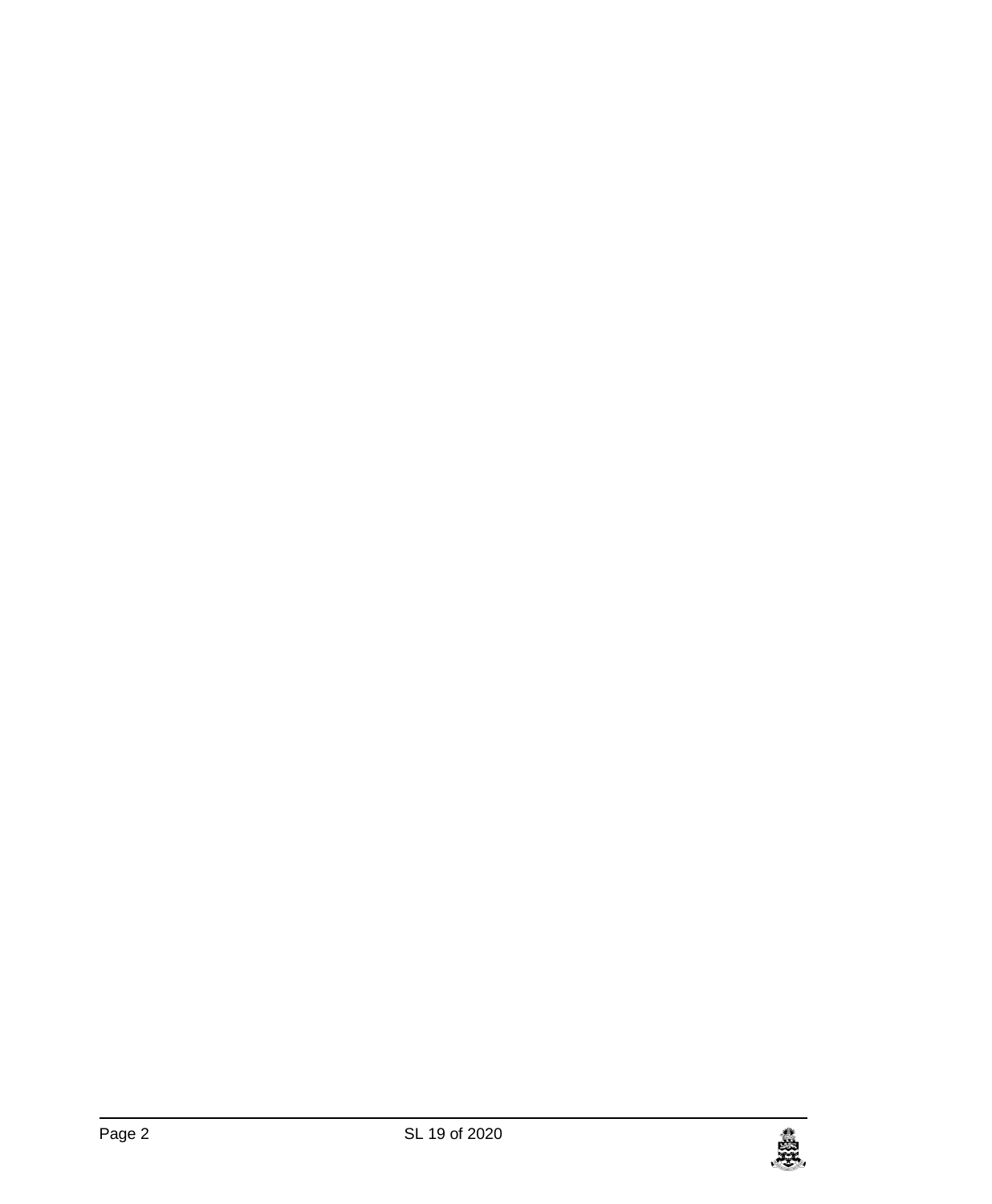## **CAYMAN ISLANDS**



**(2002 Revision)**

# **CONTROL OF COVID-19 REGULATIONS, 2020**

**(SL 19 of 2020)**

## **Arrangement of Regulations**

| Regulation |                                                                                               | Page |  |
|------------|-----------------------------------------------------------------------------------------------|------|--|
|            |                                                                                               |      |  |
|            |                                                                                               |      |  |
|            |                                                                                               |      |  |
|            | 4. Persons in the Islands who have travelled to, from or through an infected country within a |      |  |
|            |                                                                                               |      |  |
|            |                                                                                               |      |  |
|            |                                                                                               |      |  |

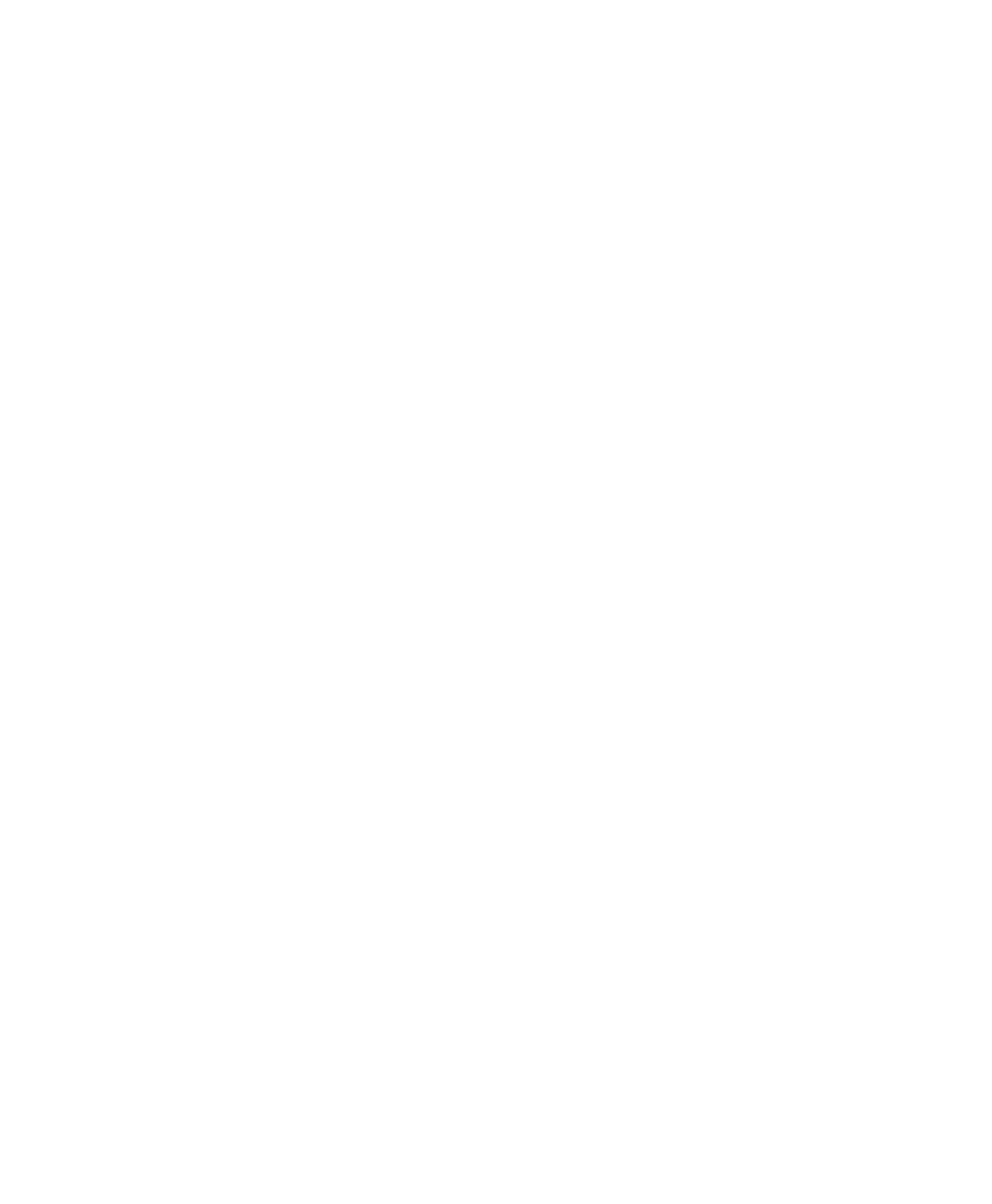## <span id="page-4-0"></span>**CAYMAN ISLANDS**



**(2002 Revision)**

# **CONTROL OF COVID-19 REGULATIONS, 2020**

**(SL 19 of 2020)**

In exercise of the powers conferred by section 34 of the Public Health Law (2002 Revision) the Cabinet makes the following Regulations —

#### **1. Citation**

**1**. These Regulations may be cited as the Control of Covid-19 Regulations, 2020.

#### <span id="page-4-1"></span>**2. Definitions**

**2**. In these Regulations —

"**Caymanian**" has the meaning assigned by section 2 of the *Immigration (Transition) Law, 2018*;

"**infected country**" means Mainland China, and any other country which the Cabinet declares from time to time, by notice published in the *Gazette*, as a country where there is known or thought to be sustained human-to-human transmission of Covid-19, or from which there is a high risk of importation of infection or contamination (with Covid-19) via travel from that country to the Islands;

"**resident**" means a person who has legal and ordinary residence in the Islands in accordance with the *Immigration (Transition) Law, 2018*;

"ship" means every description of vessel used in navigation;

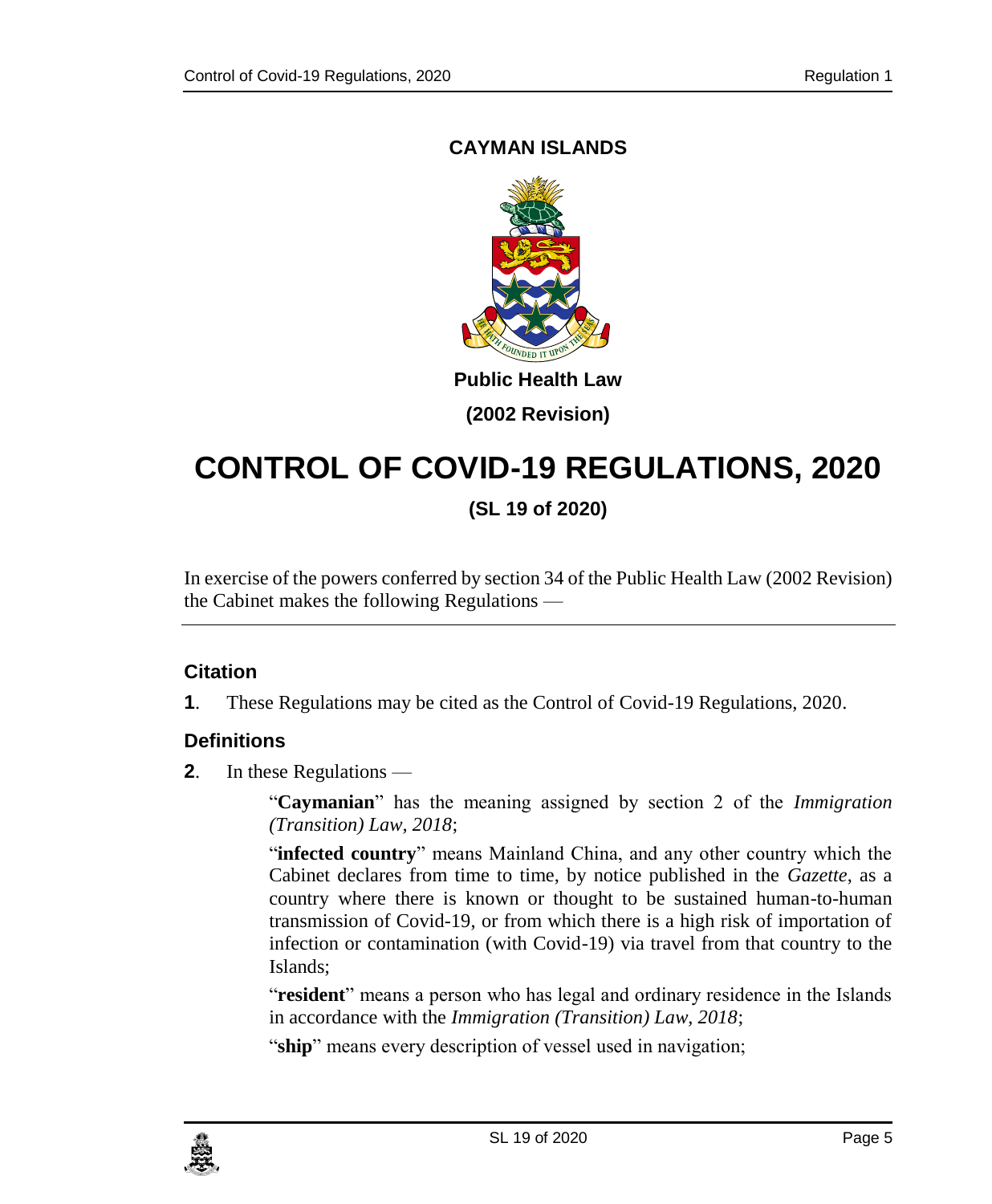"**tourist visitor**" has the meaning assigned by section 2 of the *Immigration (Transition) Law, 2018;* and

"**virus**" means the virus known as Covid-19.

#### <span id="page-5-0"></span>**3. Refusal of entry to the Islands by tourist visitors after visit to an infected country**

**3**. No tourist visitor shall be permitted to land in the Islands, whether by ship or aircraft, where that person has travelled to, from or through an infected country within a period of fourteen days or less immediately preceding the tourist visitor's arrival in the Islands.

#### <span id="page-5-1"></span>**4. Persons in the Islands who have travelled to, from or through an infected country within a period of fourteen days or less**

- **4**. (1) Where
	- (a) a Caymanian or resident of the Islands who, at the date of commencement of these Regulations, is in the Islands and had travelled to, from or through an infected country within a period of fourteen days or less immediately preceding that person's arrival in the Islands; or
	- (b) a Caymanian or resident of the Islands who, at the date of commencement of these Regulations, had travelled to, from or through an infected country within a period of fourteen days or less immediately preceding that person's plans to travel to the Islands,

the person shall, for a period of fourteen days of the departure of the person from an infected country, remain (when in the Islands, in the case of a Caymanian or resident specified in subparagraph (b)) for the purposes of surveillance by the Medical Officer of Health, at the person's home or such other place of quarantine as specified by the Medical Officer of Health and subject to such conditions as are provided by the Medical Officer of Health.

- (2) Where a tourist visitor in the Islands who, at the date of commencement of these Regulations, is in the Islands and had travelled to, from or through an infected country, within a period of fourteen days or less immediately preceding the tourist visitor's arrival in the Islands the tourist visitor shall, for the purposes of surveillance by the Medical Officer of Health, be quarantined at a quarantine facility specified by the Medical Officer of Health until the expiration of fourteen days from that tourist visitor's departure from an infected country.
- $(3)$  Where
	- (a) any person in the Islands who, at the date of commencement of these Regulations, had travelled to, from or through an infected country within a period of fourteen days or less immediately preceding the person's arrival in the Islands; and
	- (b) that person shows respiratory symptoms or symptoms of the virus,